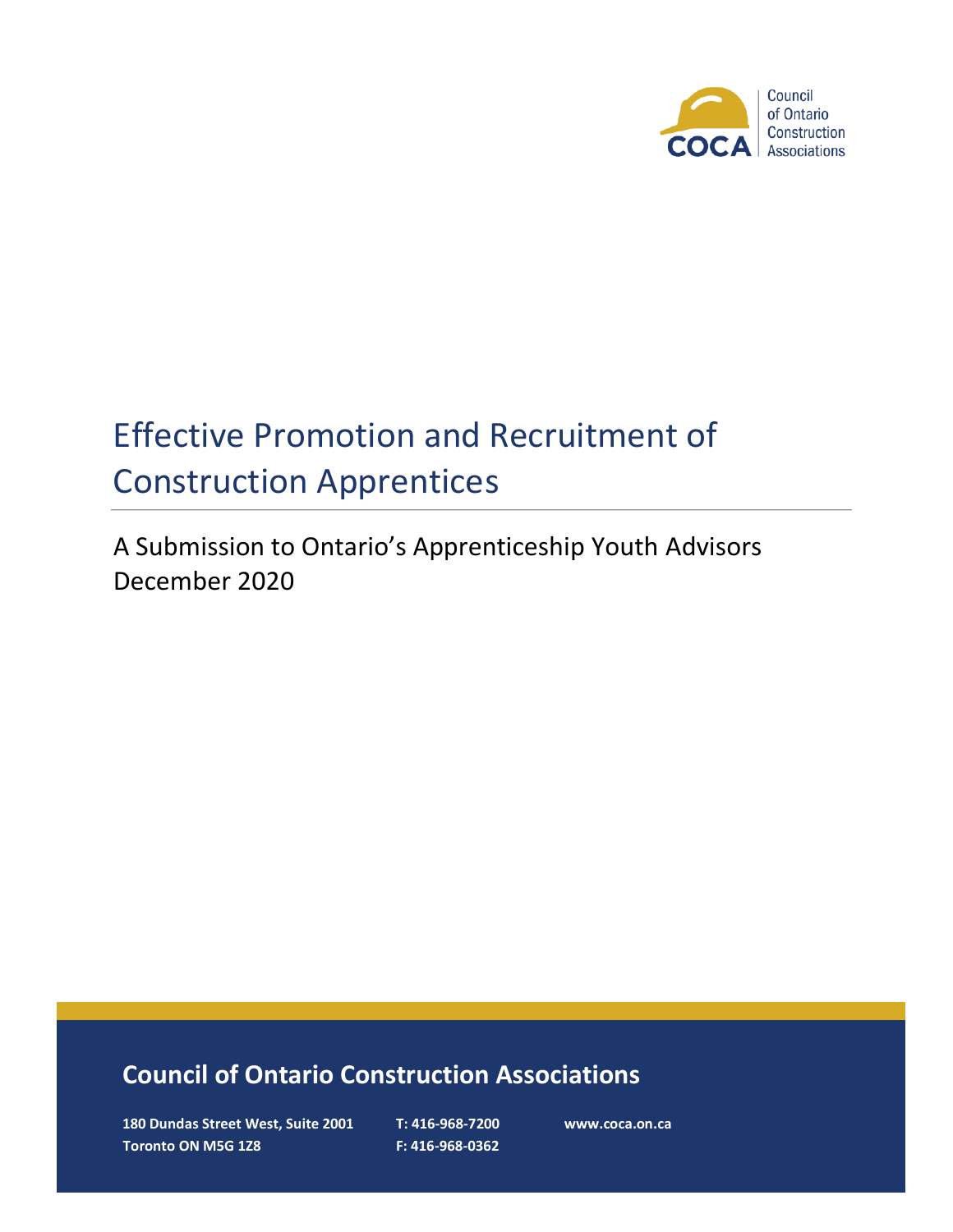# **Introduction**

The Council of Ontario Construction Associations (COCA) is a federation of 29 construction associations that represents 10,000 general contractors and trade contractors that operate in all regions of the province in the industrial, commercial and institutional (ICI) segment of the construction industry. Our membership includes construction enterprises of all sizes, and that are both unionized and non-union. COCA is the largest, most diverse and most representative voice for the non-residential construction sector in Ontario.

The mandate with which the Apprenticeship Youth Advisors have been charged, namely to attract more youth, including under-represented groups, to skilled trades careers, is an extremely important one. Promoting skilled trades careers, addressing the stigma associated with skilled trades careers, removing the barriers to entry and streamlining and modernizing the pathways into the trades, these are all essential undertakings. However, it is short-sighted to focus only on intake. It must be understood that appealing to more youth to consider the skilled trades as a first choice career option is only one step in a multi step process needed to achieve the ultimate goal of equilibrium in the labour market for skilled trades people.

There should be a pre-screening process to ensure that only those with the appropriate interests, aptitudes skills and possibility of success are accepted into apprenticeships. More incentives are required to motivate contractors to become engaged in training construction apprentices as employersponsors. Apprentices, employer-sponsors and training delivery agencies must be regularly monitored, evaluated and supported. Richer incentives are required to motivate apprentices to complete their apprenticeships and become certified.

The greatest emphasis should be placed on the trades where shortages exist and are emerging based on the most reliable labour market information available. An immigration strategy will be required to fill immediate needs for journeypersons. Programs should be put in place to accelerate the development of mentors. Journeypersons must be provided with opportunities to learn and advance in their careers. While promotion and recruitment are crucial, these intake activities are barely the first step in a long road map towards labour market equilibrium.

# **Responses to Youth Advisor Questions**

#### **How can we encourage/support more youth to enter/entering the skilled trades? What best practices do you use or have seen, what would you implement?**

The Youth Advisors should develop, in consultation with stakeholders, a sound, multi-pronged, long range strategic plan whose primary goal is to increase the number of new apprentices in order to eventually fill labour market demand for journeypersons.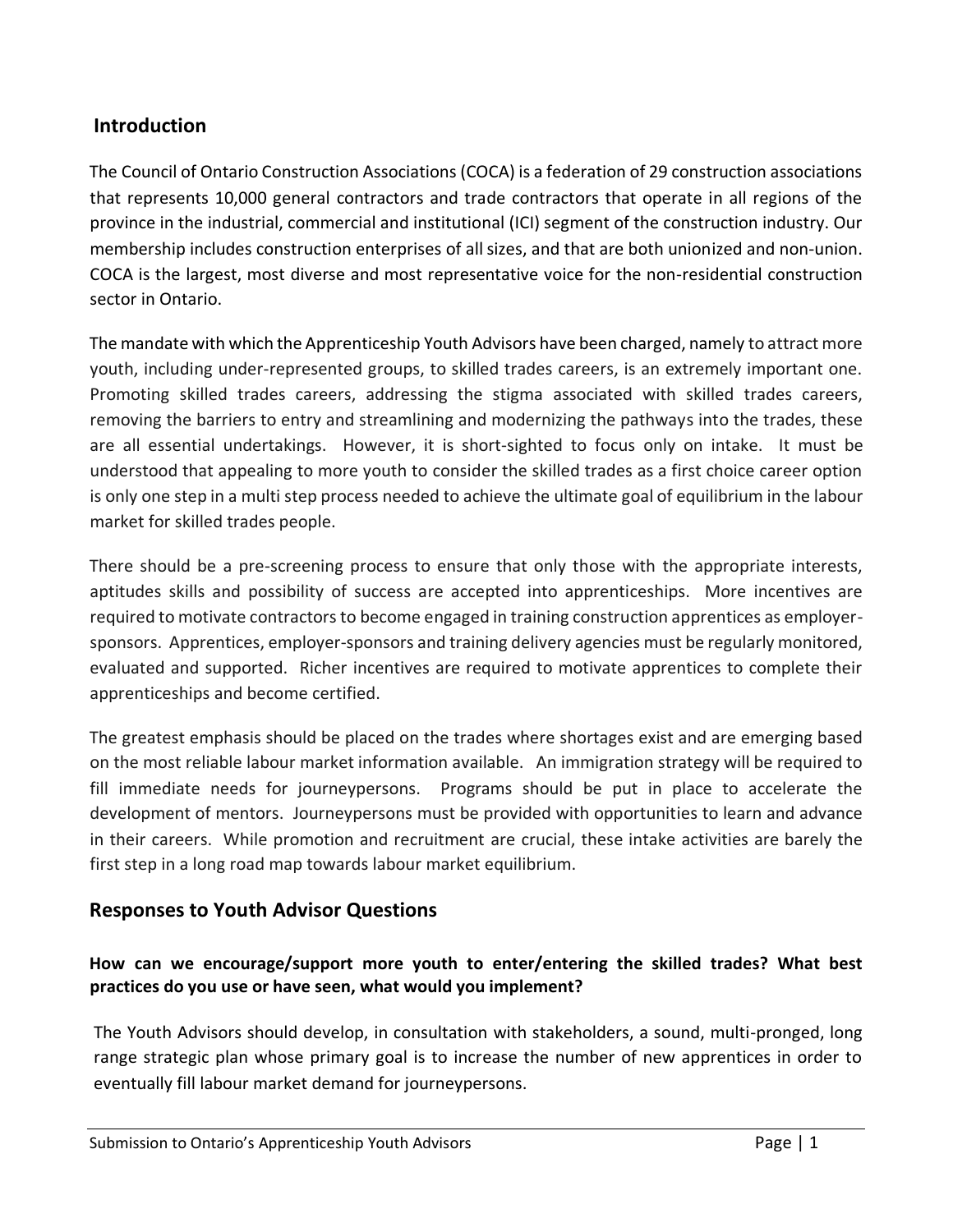The plan must have a long horizon because immediate and short-term results will not be possible. Apprenticeships typically take three to five years to complete and certification rates for some trades are very low so we must be in it for the long haul.

The plan must also be a dynamic living roadmap that is subject to constant evaluation and improvement. Metrics must be established to measure the progress being made against the plan's objectives. The plan must appreciate the differences in demand for each trade and in this regard, the Advisors are no doubt aware of the annual BuildForce Canada labour market studies which reflect these variances. The ultimate goal is a construction trades labour market that is in equilibrium, where the supply of labour for each trade meets demand.

The plan should have at least the following components:

1. A high-level awareness campaign to elevate the understanding of the true nature of construction work as it is today, the rewards of construction work, the kinds of comfortable lifestyles that careers in the construction trades can support and the pride construction workers feel in creating something of tangible and lasting significance in their communities.

The awareness campaign must address multiple target audiences including elementary students, high school students, college and university students and graduates, educators at all levels and parents. While all of these target audiences are important, the importance of reaching parents cannot be understated. Parents play a highly influential role in the career choices made by and for their children.

Awareness messages must be tailored for each of these audiences and reflect the needs of regional labour markets.

Some of the messages in the awareness campaign should include:

• The high level of earnings that are available in many construction trades. Young people are greatly influenced by their potential earnings in the construction trades. Learning about the earnings potential in construction trades can be a game changer for young people when they make their career

decisions. As an example, electricians can make more than professional engineers

- Construction trades careers offer economic security and make home ownership and a comfortable lifestyle possible
- Trades careers are not "dead end jobs", they are careers for life
- The opportunities for growth, learning and advancement are unlimited. A successful apprentice will become a journeyperson and if ambitious can advance to become a foreman,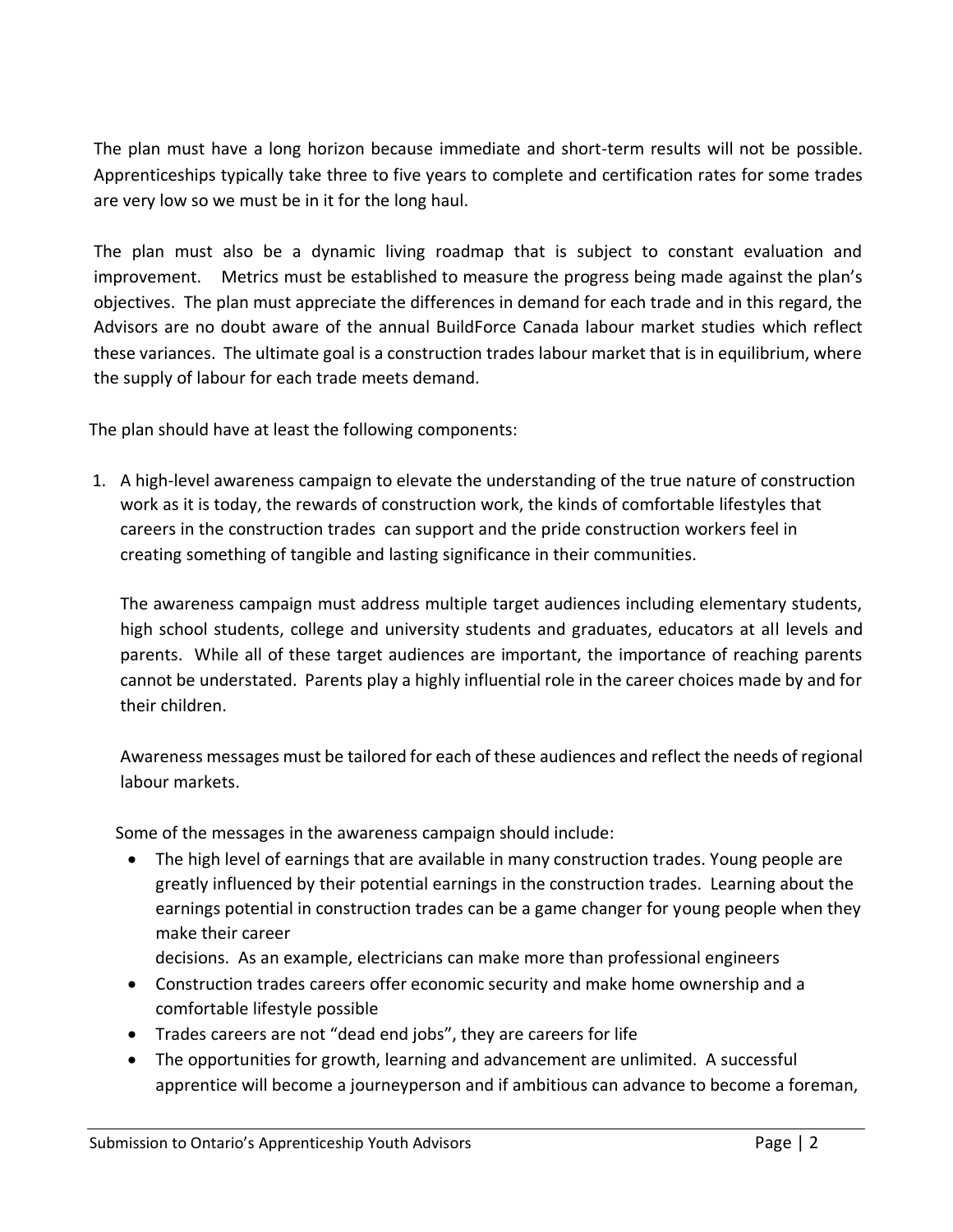a supervisor, a project manager, an estimator and construction company owner. We have an example in our COCA federation of an individual who started his career as an apprentice, became a journeyperson, practiced his trade for a number of years before returning to school to become a lawyer and today is a construction trade association executive. The sky is the limit for an apprentice

- There are 37 apprenticeable construction trades to choose from, beyond the most wellknown carpenter, electrician and plumber trades. Each trade requires differing aptitudes, abilities and interests. There are lots to choose from for all interests and abilities
- Construction workers take justifiable pride in seeing the product of their own work
- For young people with more progressive values and an interest in protecting the environment, there is a place for them in green building
- For young people interested in innovation and technology, the construction industry is currently undergoing transformational change with better methods and materials including the use of Building Information Management (BIM), drones, automated guided vehicles, automated brick laying machines, data driven management systems with apps and the use of artificial intelligence
- Construction today is a modern industry that embraces contemporary management practices. It's not the neanderthal industry it once may have been
- The vast majority of contractors are highly reputable and have the best interests of their workers at heart
- Tremendous strides have been made in health and safety in the construction industry. It is no longer the dangerous industry it once was, and the safety record of Ontario's construction industry measures up to the best in the world
- During the novel coronavirus pandemic, the construction industry was deemed to be "essential" and construction workers continued to work and earn their paychecks while unfortunately many non-essential workers were laid off and did not receive paychecks or had their hours of work and incomes significantly reduced

It is important that tailored awareness messages are conveyed to the various target audiences using media that are appropriate for the target audiences. For example, radio, television and newspapers should be used for older audiences and social media for younger audiences.

2. A lower level, on the ground, programs approach at the school level that gives young people exposure to construction with hands on experiences. In this regard, there are already many organizations engaged very effectively providing programs that give young people exposure to the construction trades. These organizations include construction trade unions, construction associations, construction companies, school boards, colleges and others. Those activities include: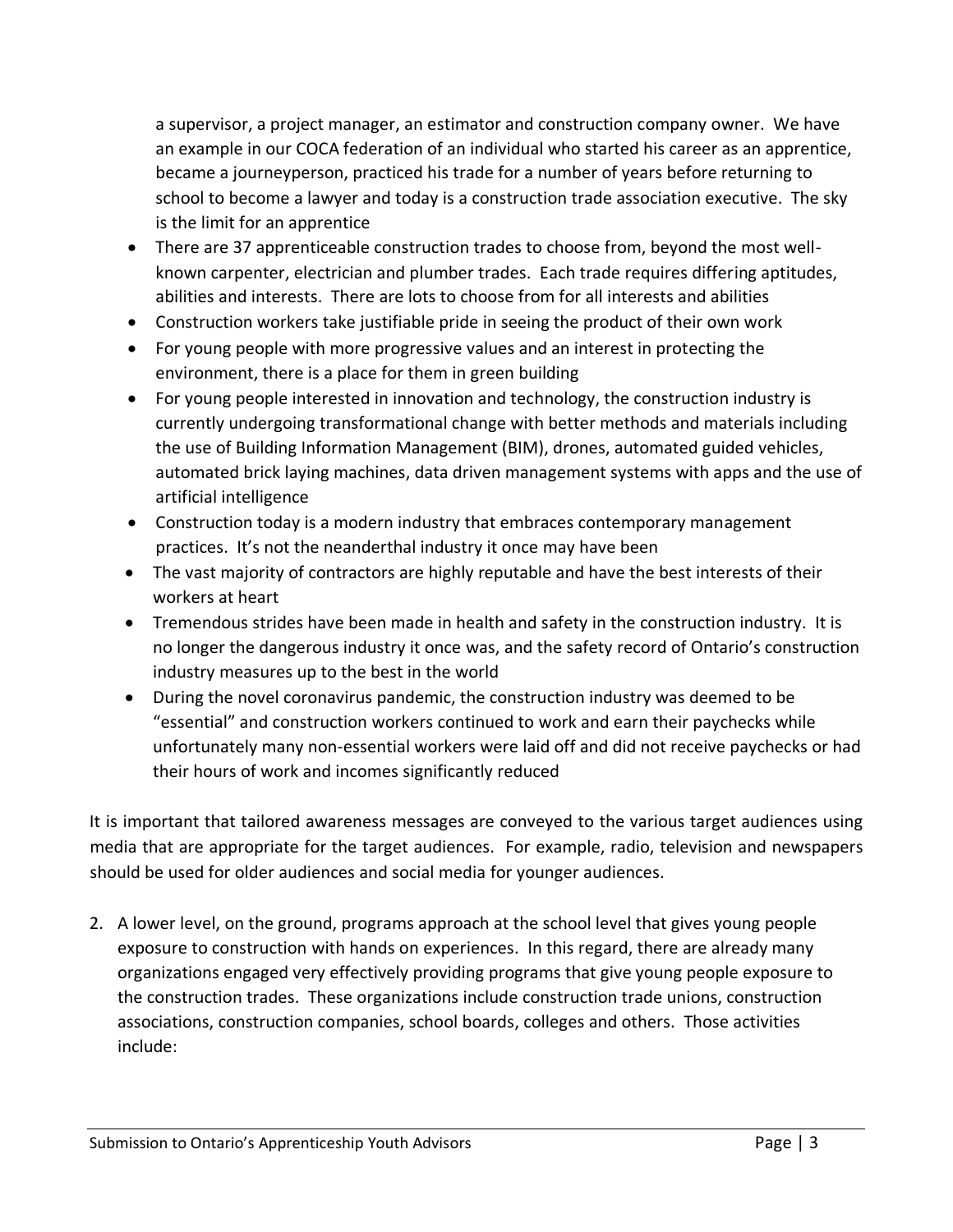- Construction careers fairs
- Construction site visits: young people can get "hooked" on the construction industry as the result of a site visit
- Construction careers showcases that use technologies such as virtual reality experiences and simulators to gain the interest of young people have been very effective
- Bursaries for promising but needy students who enter apprenticeships
- A specific example is the London District Construction Association's partnership with other local construction associations, local construction trade unions, school boards, Fanshawe College and the provincial government to procure a warehouse facility to be used as a showcase centre for construction trades on a rotating basis; once in place, students will visit the site and experience the trades of their choice
- The Ontario Masonry Contractors Association (which funds and operates the Ontario Masonry Training Centre in Mississauga and Ottawa) has active working relationships with school boards in Windsor, Peel and Ottawa where they participate in those school boards' Construction Specialist High Skills Major programs.

In Windsor, the OMCA invested approximately \$100K to convert a surplus school that was donated by the school board, for the purpose of trades training. Contractors and supplies to get the project off the ground. The school board donated the space and sent their teachers to the OMTC training centre to audit the level 1 apprenticeship program. Students can begin taking a masonry course in grade 9 and continue through their time in high school, doing coop in grade 11 and in grade 12 signing up for OYAP. (We are told that once kids get into OYAP, they rarely drop out.); dual credits are also made available through St Clair College; 40% of the students are women; OMCA continues to support the program providing materials, equipment and instructional assistance when necessary; even with all of these features, it's not an easy sell to all school boards

- In Niagara, the Niagara Catholic District School Board partnered with Niagara College in a program that saw 17 students from across the Region construct vendor booths for an outdoor Christmas market in downtown Niagara Falls
- The Sault Ste Marie Construction Association is engaged in the Build This City initiative, a SkillsAdvance Ontario workforce development pilot designed for Sault Ste. Marie. It gives job seekers FREE short-term construction fundamentals training and helps them get work and advance in the local construction sector. The training for job seekers includes industry standard certifications, training on basic construction techniques and soft-skills training to prepare job seekers for a career in construction. It gives local employers access to job-ready, skilled workers to meet their workforce needs and supports to train staff for advancement opportunities.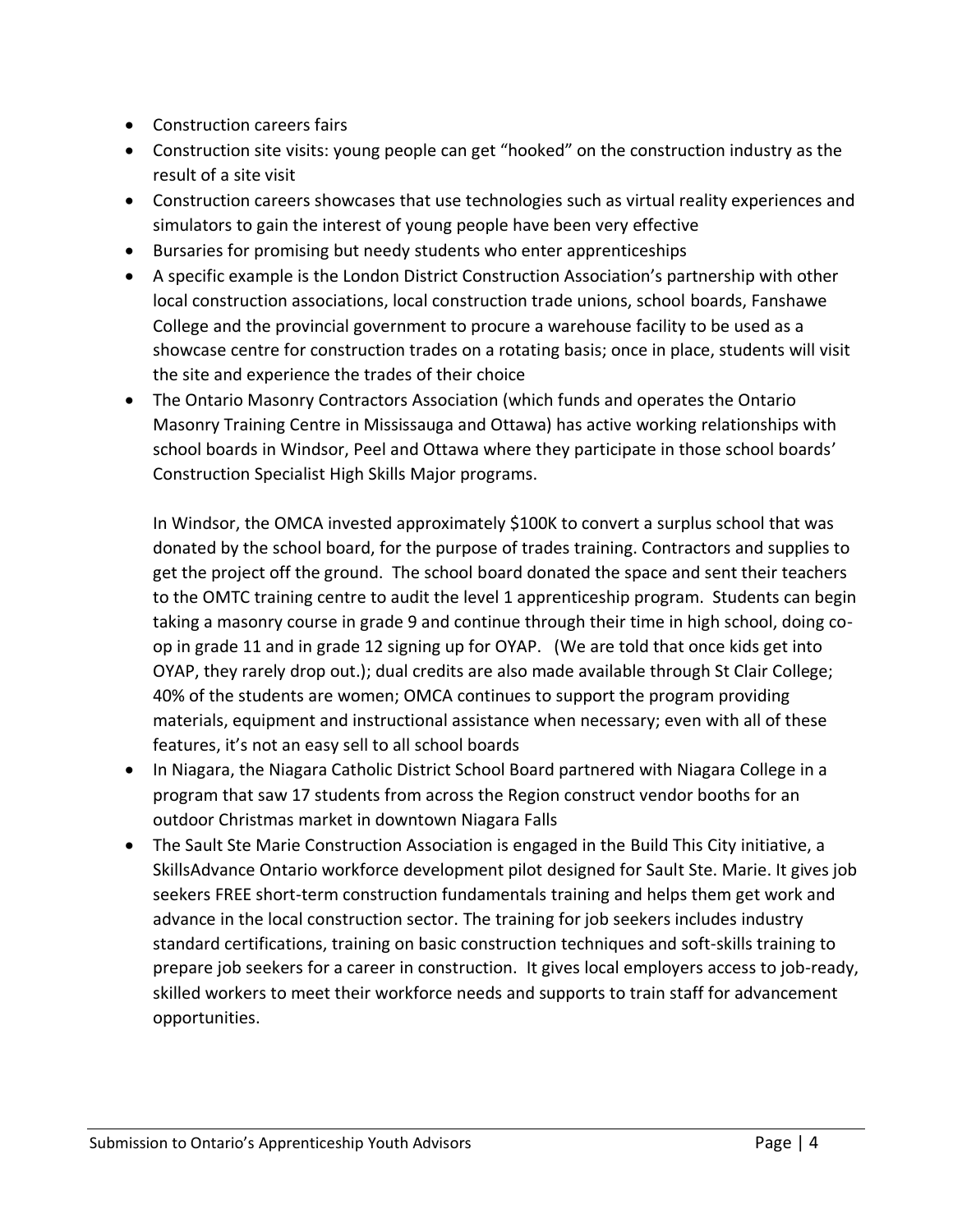The successes of these activities and those of other organizations should be measured against their objectives. Those that are most successful could be replicated in other regions of the province.

Because construction is not for everybody, extensive measures should be undertaken to ensure that those accepted into apprenticeships have the right aptitudes and abilities for success. If they did not have exposure to construction trades in high school, there should be additional measures taken. These measures include a thorough orientation to the industry, extensive interviewing, psychological evaluation and skill testing. Only those with the best chances for success should be accepted.

3. Trades training and shops must be put back in the school system to provide young people with hands on trades experiences and to spark an interest in pursuing construction trades careers in more students. There are challenges to bring this to reality. One of the challenges is the cost of building and maintaining the shops and keeping them up to date with the constantly evolving equipment that is used in the industry. This can be overcome by soliciting support from the local industry through their construction trade unions and construction associations. The industry recognizes that this will not be done by government and school boards alone. The construction industry recognizes that it has a role to play in making this happen.

The second challenge is hiring journeypersons with the teaching skills and the qualifications required by the Ministry of Education and the College of Teachers, who will work for a teacher's wage. Instructors from the Ontario Masonry Training Centre are already training teachers in Windsor, Peel and Ottawa and this could be duplicated elsewhere. Or possibly teacher wage schedules could be amended to provide for the hiring of journeypersons to teach at something close to construction industry wages.

The shortage of workers is not unique to the construction industry although it may be more critical in construction. Because of the age demographics of North American society, today we are seeing baby boomers in all industries retiring in larger numbers than there are new entrants. So the proposed strategic plan must be well designed for the construction industry to compete aggressively for new entrants against most other industries.

Some words of advice to inform the plan:

- It is critically important to reach children at a young age to spark their interest in construction trades careers; that interest must be nurtured as they progress through the school system
- Industry members who visit schools to make presentations about construction careers usually have the greatest chance to influence students if they are younger. Recent grads are ideal, as opposed to industry veterans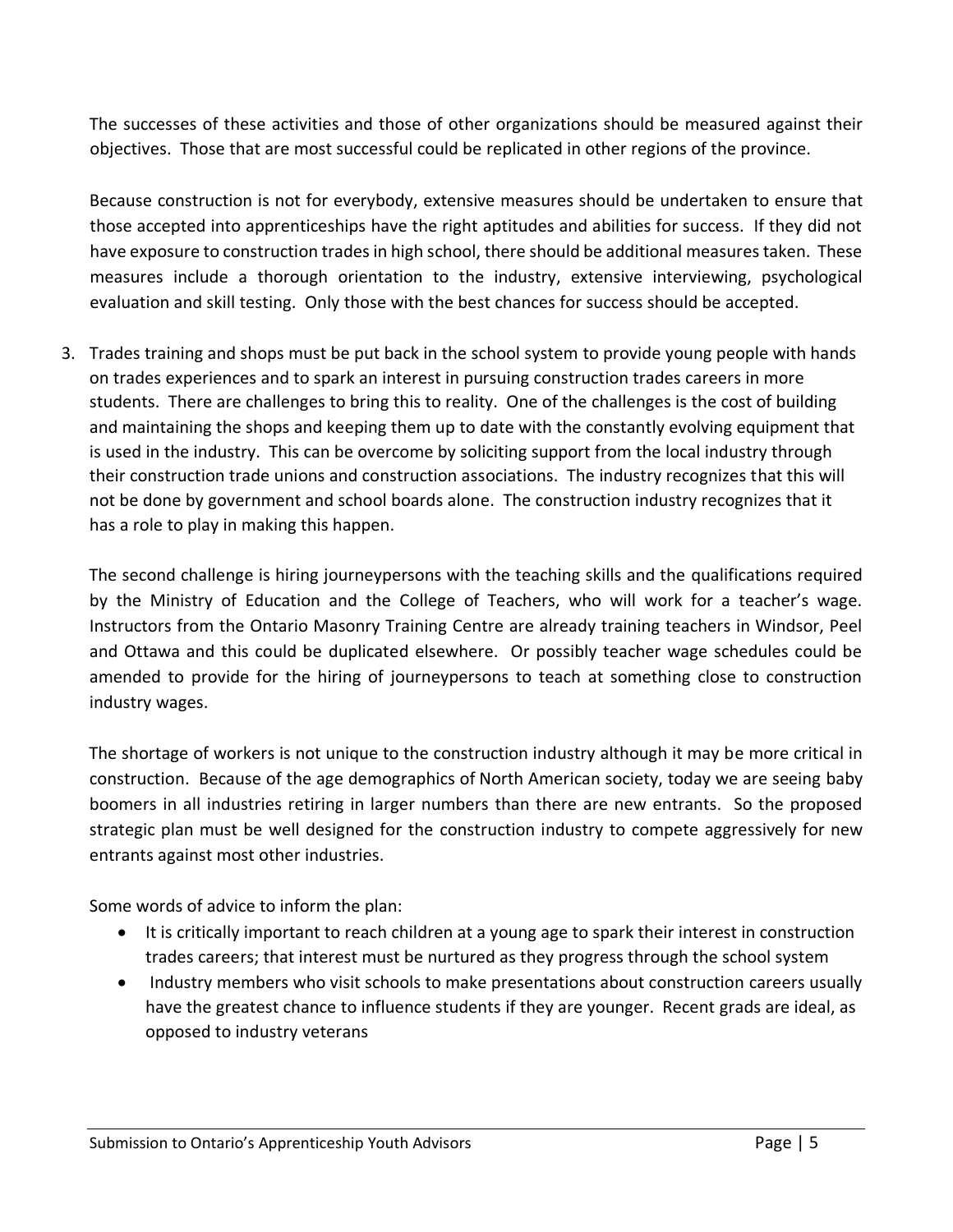- One-on-one personal contacts are needed to change minds and provide advice and encouragement to students as they move through the school system. A program to develop mentors should be implemented
- Pre-apprenticeship programs, which are funded by government, are very effective in providing young people who didn't grow up around the construction industry and have no family contacts in the business, with a pathway into construction trades careers
- College and university graduates must be a target for the strategy; they make excellent apprentices; they are more mature, have more life experience, are disciplined and really want to work
- Some contractors prefer to take on apprentices that are a little older and who have more life experience as opposed to someone fresh out of high school
- Carefully designed strategies may be needed to recruit individuals from underrepresented groups into the construction trades as this has proved to be particularly challenging
- Athletes, especially those who have participated in team sports, make good apprentices because they understand the value of teamwork, hard work, dedication, focus and attention to detail. The work on a construction project in many ways resembles the flow of play in many sports. Awareness and recruitment activities could be developed to focus on sports associations
- Schools that are most successful at steering young people with the appropriate interests, aptitudes and abilities into construction apprenticeships often have an enthusiastic teacher who is a champion for the trades; much can be done to initiate and strengthen relationships with educators and make them aware of construction careers and turn them into construction champions
- There have been difficulties experienced in bringing students onto active construction sites because of the possibility of accidents and the exposure to liability; these challenges must be addressed
- High school construction co-op and construction Specialist High Skills Majors programs must be actively promoted to students, parents and contractors
- The Ministry of Education has to step up and take a genuine interest in having young people pursue apprenticeships. Lip service isn't enough

#### **How can we address the stigma associated with pursuing an apprenticeship and/or a career in the skilled trades?**

- Apprenticeship used to be thought of as "lesser than" and a path to which only young people who didn't have the academic requirements for college or university were steered. This should not be the case today. The fact is that many university graduates are finding success in apprenticeships in the construction trades
- There is a low level of awareness of the rewarding and fulfilling careers available in the construction trades today among educators - teachers, guidance and career education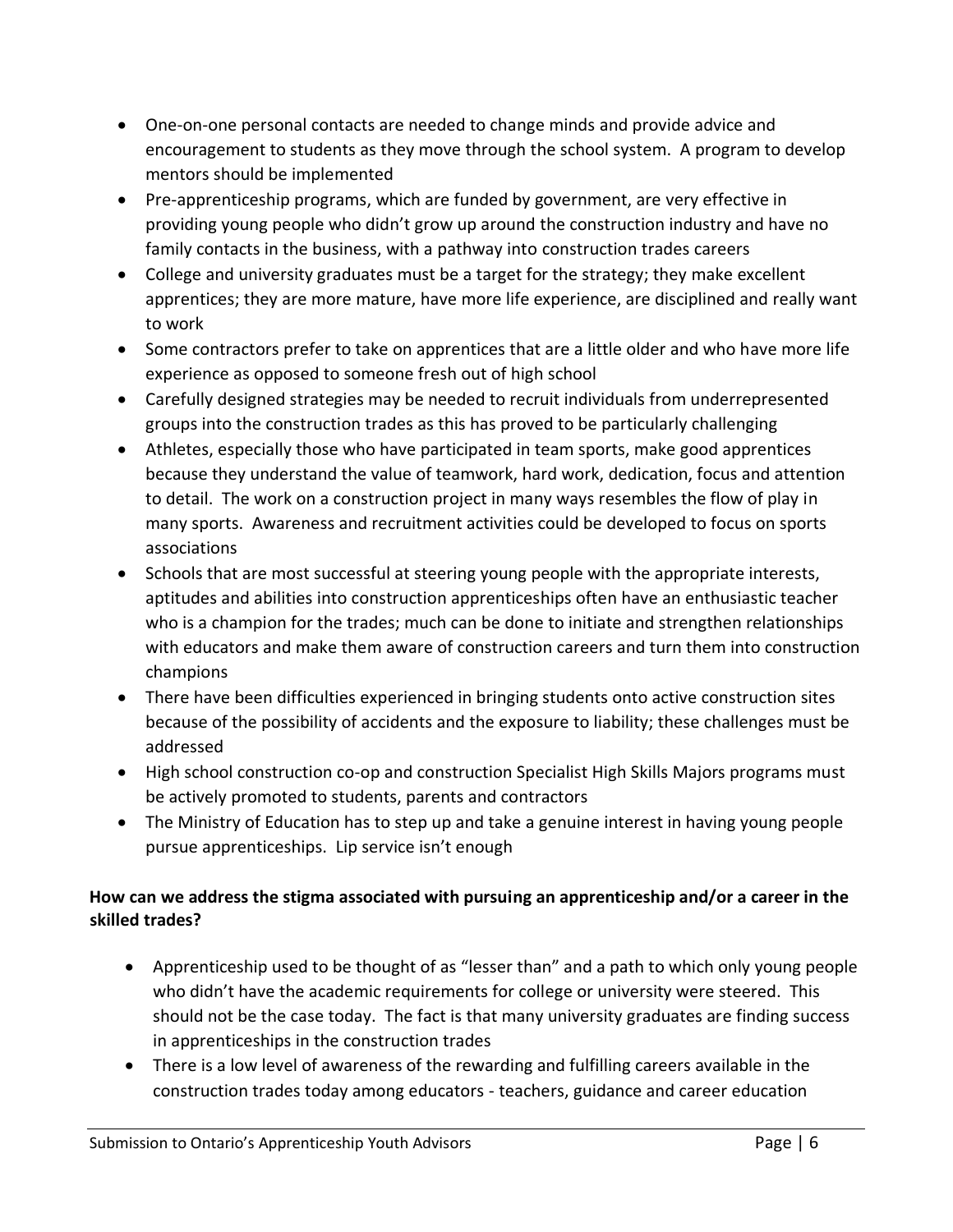counsellors and principals. A concerted effort must be made by the industry to educate the educators about the modern construction industry of today

- There may be a built-in bias in favour of college and university education in the school system and against apprenticeship training. This seems only natural as most educators have university educations, many with advanced degrees. The construction industry must help educators appreciate that today's modern construction industry offers a wide range of outstanding career opportunities. The construction trades offer opportunities to learn and earn on the job. These opportunities are available to recent secondary school graduates and to others who may begin their apprenticeships following another post-secondary experience
- Educators should be made aware that the lifetime earnings of a journeyperson can equal if not exceed those of a college or university graduate. Apprentices earn while the learn and become certified as journeypersons debt free and without student loans
- There is a general lack of awareness of the variety of rewarding and fulfilling careers available in the construction trades particularly among educators, parents and the students themselves
- Contractors, construction management staff and journeypersons can help elevate awareness by going into schools and colleges and making presentations. Students are most influenced by this type of face to face, personal contact rather than learning from a teacher or a website
- Trades careers are not "dead end jobs", they are careers for life that provide very comfortable lifestyles and they can be a pathway to other roles in the construction industry
- Schools that are successful in promoting construction trades careers usually have a teacher who is a champion for the trades. The industry must undertake to develop construction industry champions in schools across the province
- Some parents are concerned that construction work is dangerous, and they don't want their children exposed to the risks associated with the industry. The truth is that great strides have been made in accident and sickness prevention in the construction industry in Ontario
- Presentations about today's modern construction industry should be made at Parent Evenings at schools

#### **What are barriers you face in hiring/promoting/recruiting skilled trades workers? What solutions do you use or would like to see to challenge these barriers?**

- There is generally a low level of awareness of the rewarding careers available in the construction industry. As a result of this low level of awareness and other factors, there aren't enough young people interested in becoming apprentices. Measures must be undertaken to elevate the profile of skilled trades careers
- There are 40 apprenticeable trades in the construction industry. Each trade requires different skills and aptitudes. Most people know what an electrician, plumber and carpenter do but have no idea about the other trades. The industry should undertake to educate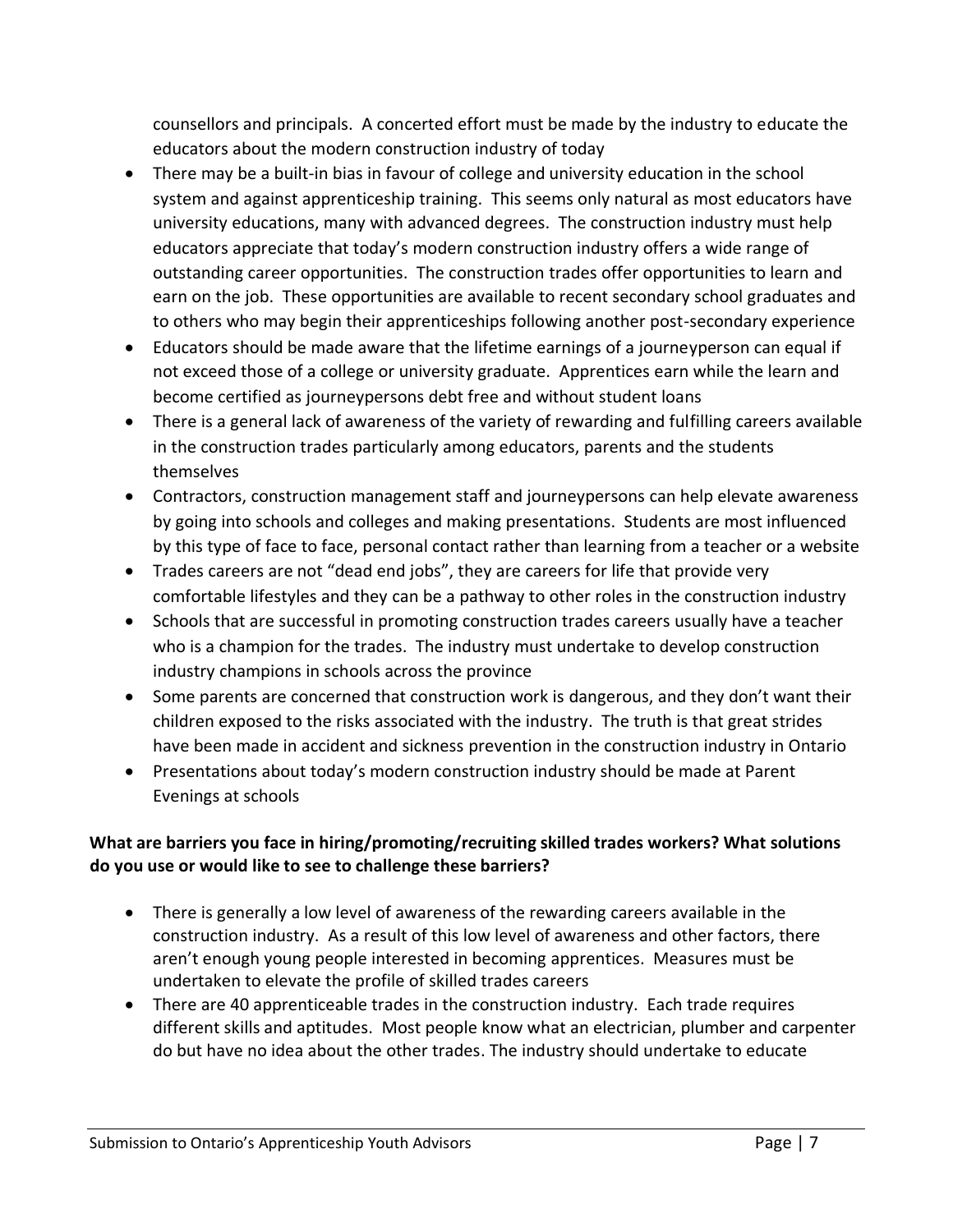guidance and career education counsellors in the school system about the kinds of career paths available in the construction industry

- The construction industry is thought to be low skilled, unprofessional and behind the times. Nothing could be further from the truth. Today's construction is leading edge
- Construction trades careers are not for everyone. It is critically important to make sure individuals' aptitudes, abilities and interests are aligned with the trades they wish to pursue
- While everyone may not be suited to a career in the construction trades, the industry offers careers for everyone in non-trades lines of work including estimating, business development, accounting, design, IT, human resources, health and safety
- The vast majority of contractors do not take on apprentices. If more apprentices are needed, more contractors are going to have to hire apprentices
- There are additional costs to a contractor to hire and train an apprentice. Apprentices are not productive in their first year or two on the job. They require supervision and training. The incentives offered by government are not sufficient to offset the costs and the lost productivity. Richer incentives are required to motivate contractors to hire apprentices
- Some contractors are reluctant to take on an apprentice for fear that once that apprentice becomes productive, they will be stolen away by another contractor
- Many contractors prefer to hire young people as general construction workers for 3 or 4 years to see how they fit with the industry and have proven their worth and exhibited some loyalty before they take them on as apprentices
- Most trade construction businesses are very small enterprises. Some contractors feel they cannot afford to hire an apprentice. Others believe they do not have the scale to take on an apprentice or cannot offer the apprentice the opportunities to learn full breadth of work of the trade
- Construction work is cyclical. There are times when there is lots of work and times when there is none. When work dries up, apprentices are often the first to be laid off
- Often when apprentices achieve an hours worked threshold, their employer-sponsors are very busy and need them on the job. Sometimes there are not in-school courses conveniently available
- Apprentices need journeyperson mentors to support them on the job; unfortunately, mentors are retiring at a faster rate than new mentors are being created; programs should be put in place to help younger journeypersons learn to be mentors
- It has been particularly challenging to recruit individuals from underrepresented populations into the construction trades. The construction industry must build bridges into community groups and service organizations and develop trusting relations with community leaders to begin the education about the industry
- The coronavirus pandemic has widened the gap between rich and poor. Less advantaged young people who do not have access to the internet or who have to share computers with their siblings, will suffer educational challenges. We must ensure that all young people have access to computers and the internet. They cannot be allowed to fall behind with their educations.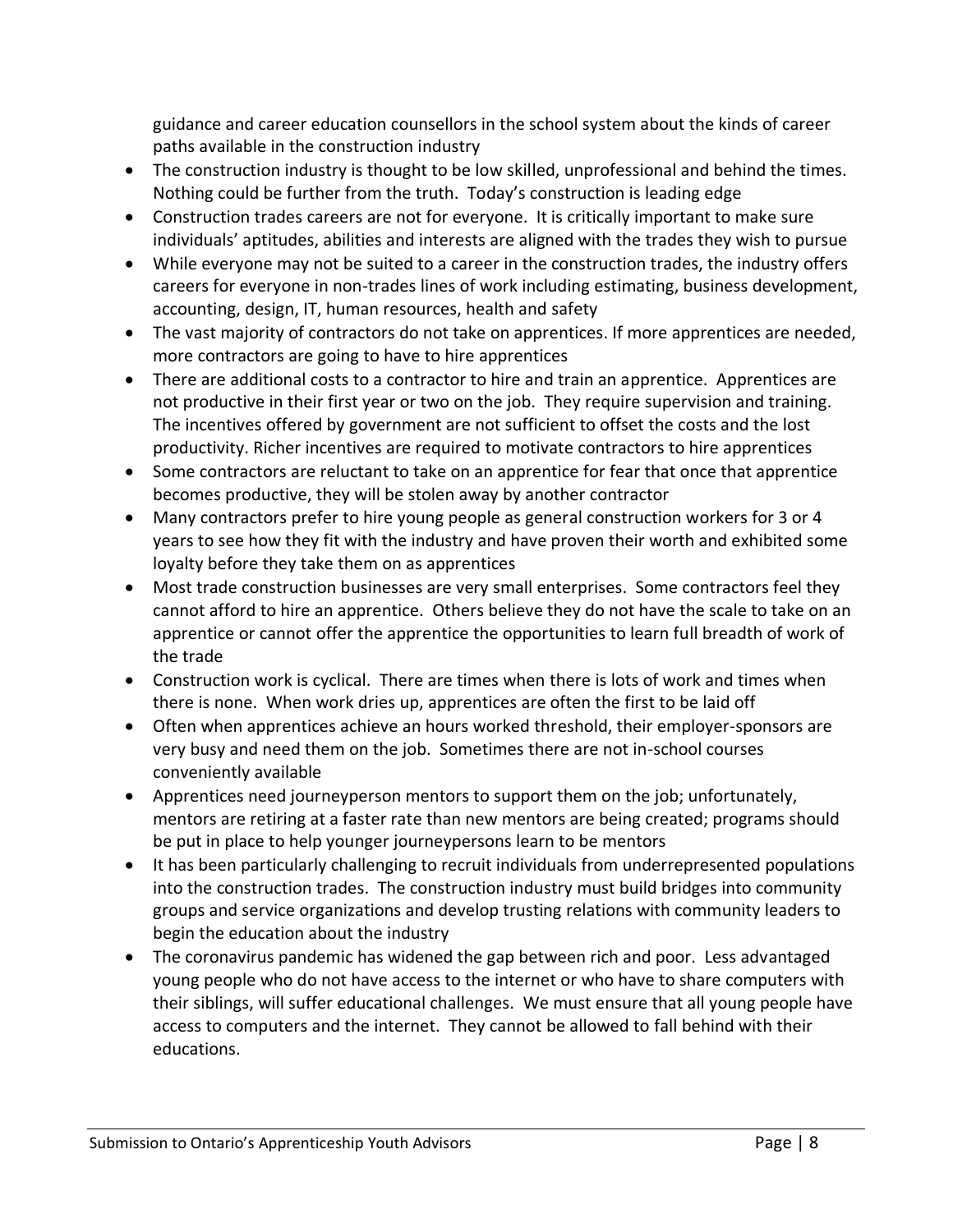# **How can we improve pathways into the skilled trades?**

The construction industry is unusually complex. It has at least three sub-sectors: Industrial, Commercial and Institutional (ICI), Residential and Civil. And Residential can be subdivided into new build and renovation with the new build side further divided into multi-residential high rise, multi-residential low-rise and single family. Further complicating the industry is the split between unionized construction and non-union. All of these different parts will have different business practices, construction methods and cultures and add to the complication of a young person's career choice.

Also, there are a total of 40 apprenticeable construction trades. Twelve are compulsory trades and the rest voluntary. Not all construction trades are the same in terms of their public awareness. They differ in terms of the aptitudes and skills they require. When people think about construction trades, they think carpenter, electrician, and plumber. People are familiar in a very general way with those trades. But they have no idea what a boiler maker, sheet metal worker, millwright or iron worker does. As a consequence, contractors hiring apprentices for the carpentry, plumber and electrician trades can experience little difficulty while contractors who require apprentices in lesser-known trades can have great difficulty.

Furthermore, the construction trades are not for everyone. They are most suited for people who are experiential learners, who prefer to learn by doing rather than by reading a book, doing lessons, or listening to a teacher in a classroom. Unlike office work, construction takes place out of doors, exposed to the elements, hot in the summer and cold in winter. Construction projects are the ultimate team exercise. Construction workers must be team players who, regardless of their trade, share the common goal of getting the project done to the very best of their abilities, on time and on budget. It is critically important to ensure that the aptitudes, abilities and interests of the apprenticeship applicant align with the trade they have selected.

Currently, the recruitment of new apprentices is done largely through the personal networks of those already in the business, usually a trades person, a construction trade union or a contractor. A good portion of new apprentices are recruited through the membership of local construction trade unions. Some apprentices find their way into construction because they have a connection with a contractor or an employee of a construction company. While this system has worked reasonably well in the past to meet labour market demand, those personal networks are not sufficiently expansive to meet the labour market demands of today and tomorrow. New approaches are needed. And a better pathway into the industry is needed.

Young people who determine that they want to become apprentices and have decided on the trade they want to pursue, must find a contractor in that trade who is willing to take them on, be their sponsor and sign a training contract to that effect. If the young person does not have any connections